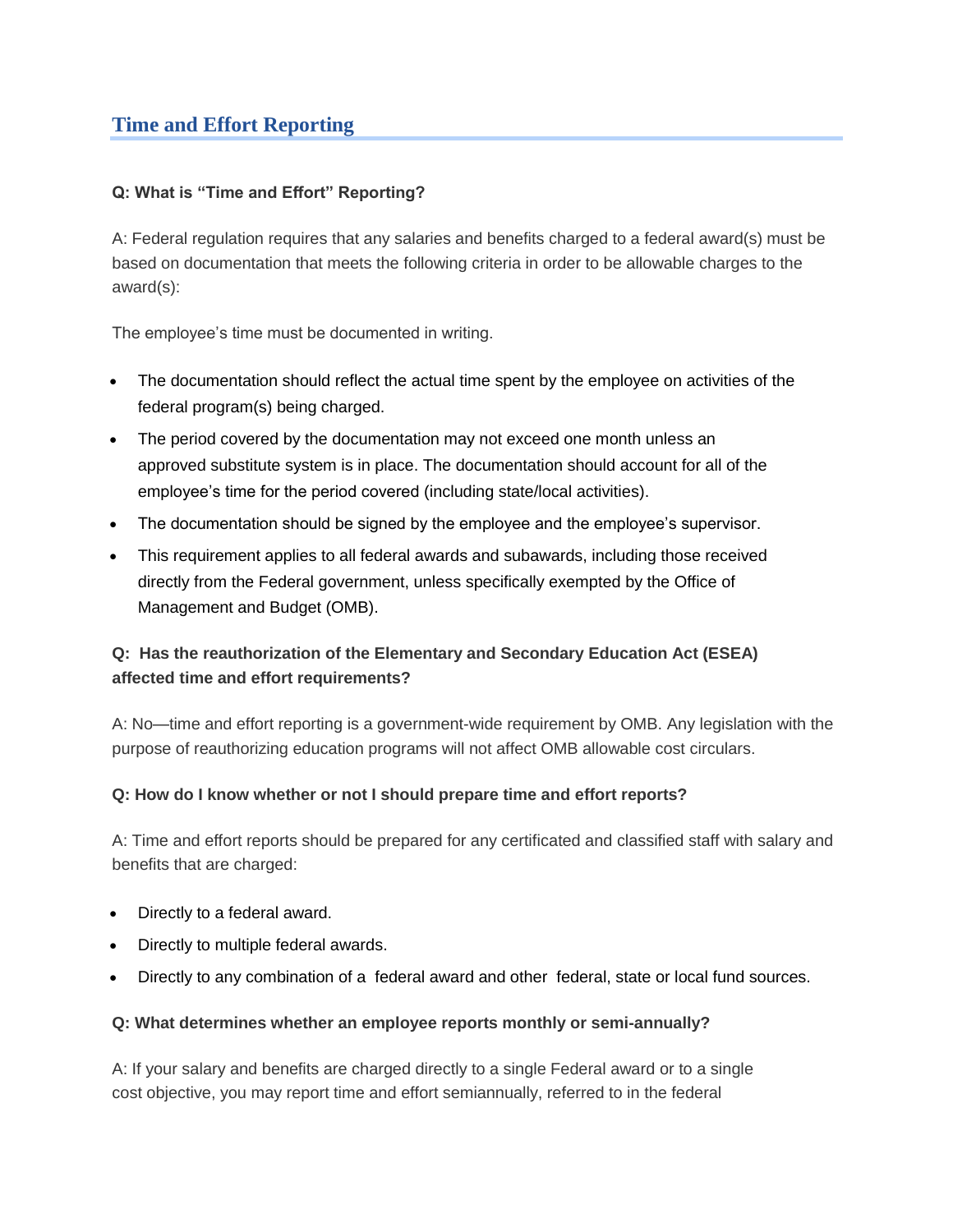regulations as "Semiannual Certification." However, district policy may require employees to report monthly.

**Q: What is a "single cost objective"?**

A: A single cost objective is a single work activity that may be funded by one or more fund sources. Single cost objectives include:

- A single federal grant award.
- A combination of federal Special Education and state funds.

**Q: Is time and effort required for stipends, supplemental contracts, and/or extra hours?**

A: Yes

- Sign-in/attendance logs may be used as time and effort documentation for extra hour pay related to a single cost objective (e.g., pay for math/science training charged to IDEA, Part B ARRA Project 622 funds).
- A signed supplemental contract that stipulates a specific single cost objective duty/assignment may be used as time and effort documentation (e.g., pay for supplemental, after-school reading instruction charged to IDEA, Part B Project 621 funds).
- A stipend for performing a specific single cost objective responsibility may be used as time and effort documentation so long as the employee signs either the stipend or an after-the-fact certification of performance (e.g., pay for supervision of a particular federal program charged to that program).
- Multiple cost objective supplemental contracts/stipends must be supported by time and effort reports documenting actual time spent on each objective (e.g., pay for a supplemental contract to administer a summer school program serving Title I and IDEA, Part B eligible students may be charged to Title I and IDEA, Part B only if supported by a time and effort report).

## **Q: Can administrators charge time to federal programs?**

A: Yes and No.

- Federal program directors can do so as long as they maintain monthly time and effort documentation supporting actual time charged to each federal and state program under their supervision.
- Chief Executive Officials are considered a general government cost, and generally may not charge time to federal awards. Chief Executive Officials are superintendents,